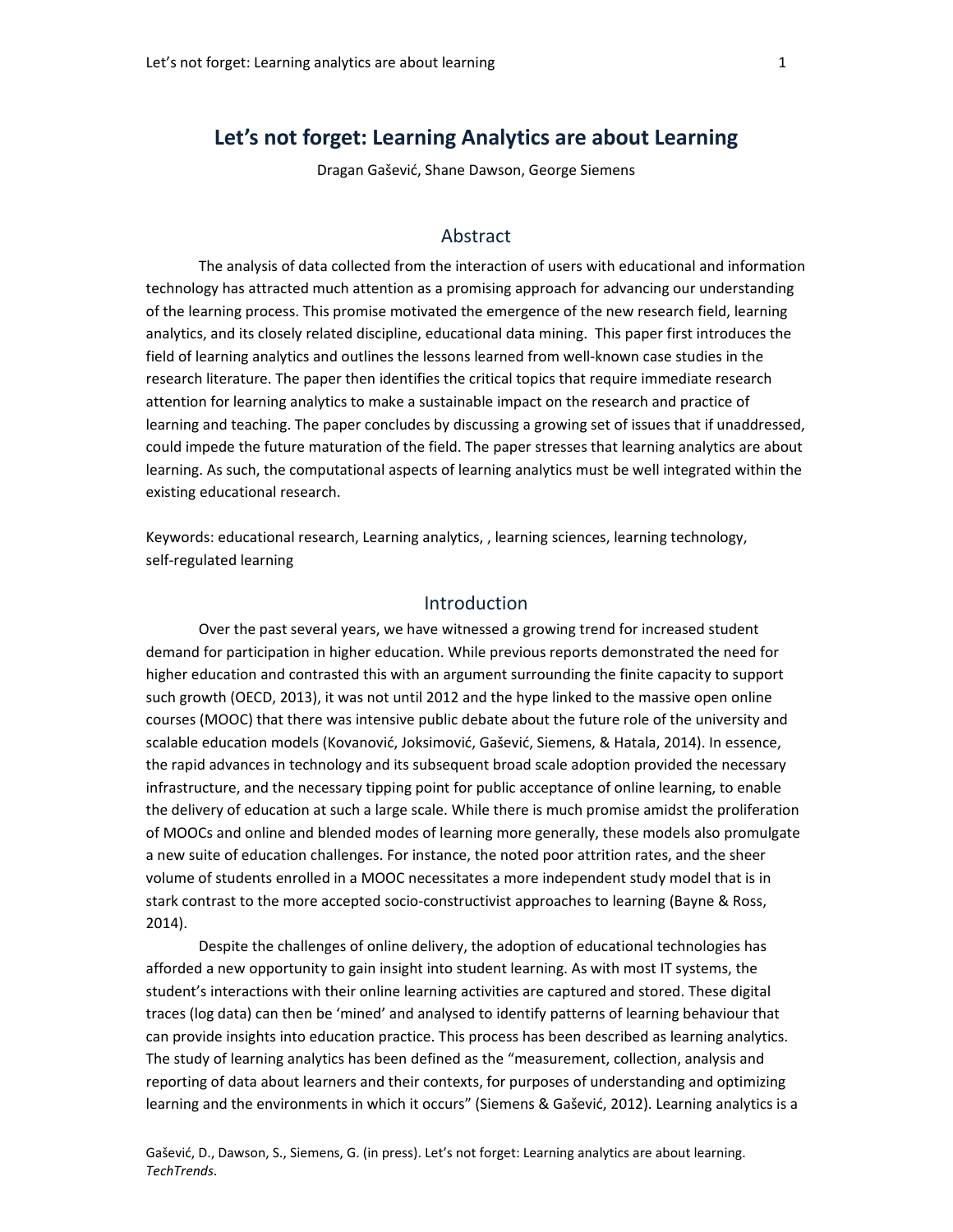bricolage field drawing on research, methods, and techniques from numerous disciplines such as learning sciences, data mining, information visualization, and psychology. This paper reviews the learning analytics research to outline a few of the major topics that the learning analytics field needs to address in order to deliver its oft cited promise for transforming education practice. In so doing, we argue that learning analytics needs to build on and better connect with the existing body of research knowledge about learning and teaching. Specifically, in this paper, we suggest how learning analytics might be better integrated into existing educational research and note the implications for learning analytics research and practice.

# Course Signals: Lessons Learned

Predicting student learning success and providing proactive feedback have been two of the most frequently adopted tasks associated with learning analytics (Dawson, Gašević, Siemens, & Joksimovic, 2014). In this context, the best known application of analytics in education is Course Signals developed at Purdue University (Arnold & Pistilli, 2012). Using the trace data collected by the Blackboard learning management system (LMS) and data from the institutional Student Information System (SIS), Course Signals uses a data-mining algorithm to identify students at risk of academic failure in a course. Specifically, Course Signals identifies three main outcome types – a student at a high risk, moderate risk, and not at risk of failing the course. These three outcomes are symbolically represented as traffic light where each light represents one of the three levels of risk (red, orange, and green respectively). The traffic lights serve to provide an early warning "signal" to both instructor and student. This signal is designed to prompt a form of intervention that is aimed at improving the progression of the student identified as at risk of failure. Early studies of Course Signals showed high levels of predictive accuracy and significant benefits in the retention of the students who took at least one course adopting the early alert software versus those who took a course without the Course Signals tool (Arnold & Pistilli, 2012). While Course Signals is a well‐known example, there have been many other predictive algorithms aimed towards the identification of student at risk of failure or retention (Jayaprakash, Moody, Lauría, Regan, & Baron, 2014). Any predictive model is generally accompanied by a dashboard to aid sensemaking by visualizing the trace data and prediction results (Ali, Hatala, Gašević, & Jovanović, 2012).

Although establishing lead indicators of academic performance and retention are essential steps for learning analytics, there has been a dearth of empirical studies that have sought to evaluate the impact and transferability of this initial work across domains and contexts (Dawson et al., 2014). The limited empirical research to date has revealed some significant issues that the field needs to consider and address in the future. The most significant is that learning analytics tools are generally not developed from theoretically established instructional strategies, especially those related to provision of student feedback. For instance, Tanes, Arnold, King, & Remnet (2011) undertook a content analysis of the feedback messages sent by instructors to students after receiving the Course Signals alerts. The authors noted that instructive or process feedback types were rarely observed in the instructors' messages to students. This finding is in marked contrast to the vast volume of research demonstrating that feedback is most effective when information is provided "at the process level" (for review, see Hattie & Timperley (2007)). Rather than receiving messages with detailed instructive feedback on how to address identified deficiencies in their learning, students identified at risk would exclusively receive multiple messages carrying low level summative feedback. Consistent with educational research, no effect of summative feedback on learning success was identified.

Gašević, D., Dawson, S., Siemens, G. (in press). Let's not forget: Learning analytics are about learning. *TechTrends*.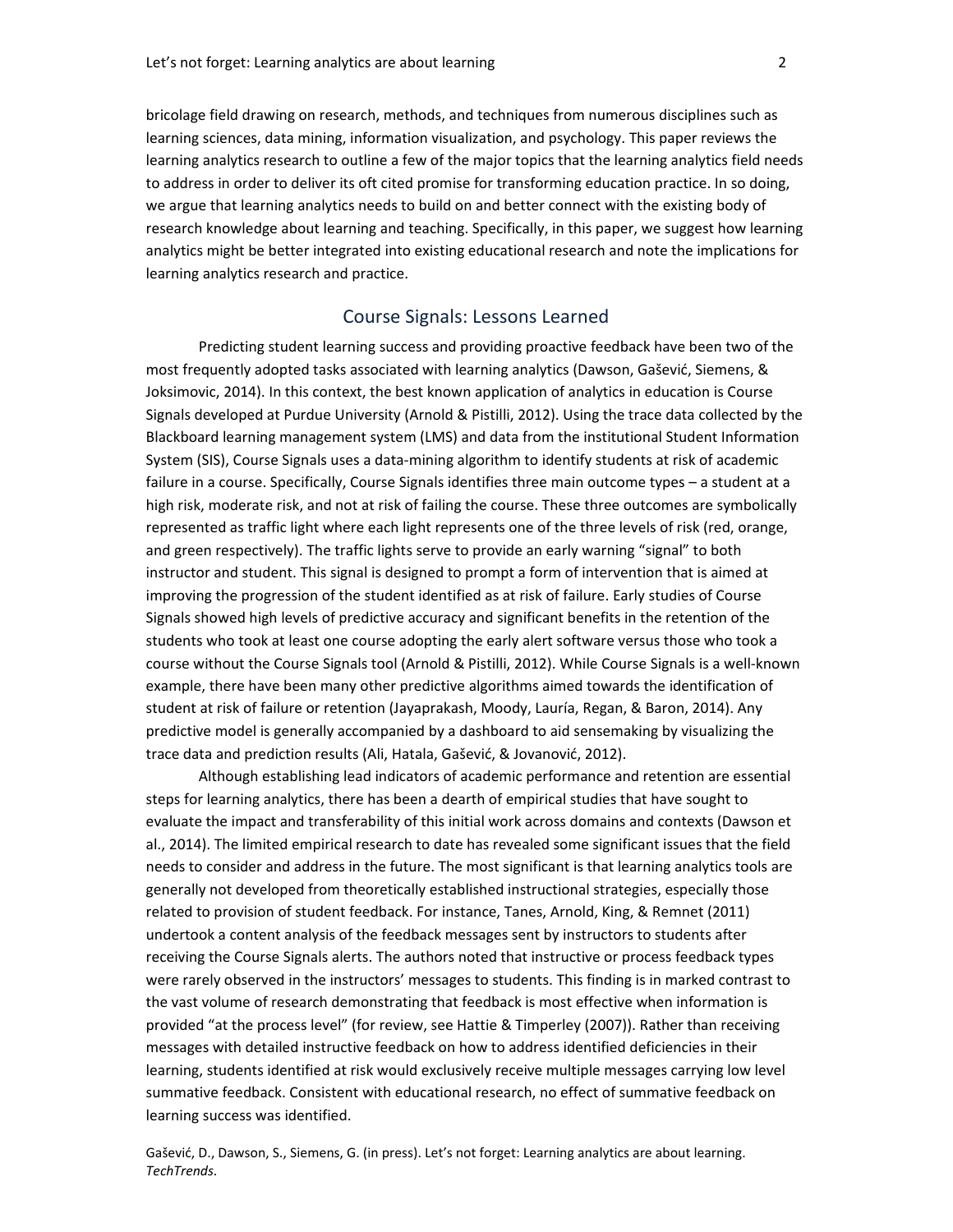While the simplicity of the traffic light metaphor of Course Signals was clear to the target users and a simple and effective way to prompt action, the tool design did not have sufficient theoretically informed functionality to encourage adoption of effective instructional and intervention practices. This is not surprising, as Course Signals was initially designed as an academic analytics tool (Arnold & Pistilli, 2012). It is only more recently that the software has been promoted within the domain of learning analytics. However, as an academic analytics tool, Course Signals is well suited to its proposed intent and addresses the needs of the envisioned stakeholders (e.g. university administrators, government officials and funders,). That is, access to data forecasts concerning various institutional trends for resource planning.

What we learn from this case study is that learning analytics resources should be well aligned to established research on effective instructional practice. In so doing we can move from static prediction of a single academic outcome, to more sustainable and replicable insights into the learning process. This is consistent with observations from instructors who appreciated features of the LOCO‐Analyst learning analytics tool that allowed for establishing links between the students activities (e.g., discussion messages posted) with "the domain topics the students were having difficulties with" (Ali et al., 2012, p. 485). That is, instructors expressed their preferences of learning analytics features that offer insights into learning processes and identify student gaps in understanding over simple performance measures. With such insights, instructors can identify weak points in the learning activities performed by their students; topics the students have struggled with, and provide instructive and process related feedback on how to improve their learning.

### Direction

As noted above, it is essential that future learning analytics developments and innovations draw on, and advance educational research and practice. To do so, we posit that the field of learning analytics needs to ground data collection, measurement, analysis, reporting and interpretation processes within the existing research on learning. In this paper, we build on three *axioms* that Winne (2006) identified as commonly accepted foundations of research knowledge about learning in educational psychology: learners construct knowledge, learners are agents, and data includes randomness. We utilize these three axioms to interrogate the critical issues for the development of the learning analytics field.

The Winne and Hadwin (1998) model of self‐regulated learning is based on the COPES models. That is, the model builds on *c*onditions, *o*perations, *p*roducts, *e*valuation, and *s*tandards learners adopt in order to explain how they construct knowledge. In essence, learners construct knowledge by using (cognitive, digital, and physical) tools to perform *operations* on raw information in order to create *products* of learning. For example, a student can use online discussions (as a tool) to synthesize and integrate (as operations performed) knowledge gained from different sources of information in order to develop a critical perspective (as a product of learning) to a problem under study. In this process, learners use *standards* to *evaluate* products of their learning and effectiveness of the operations performed and tools used as a part of metacognitive monitoring and control. A group of individual standards makes up a learning goal that learners set when they are working on a specific learning task. For example, a goal can be composed of the level of cohesiveness of the argument created in an online discussion message when developing their critical perspective, the number, types and trustworthiness of information sources they would consult when building their argument, or the time they decide to spend on the collection of the sources.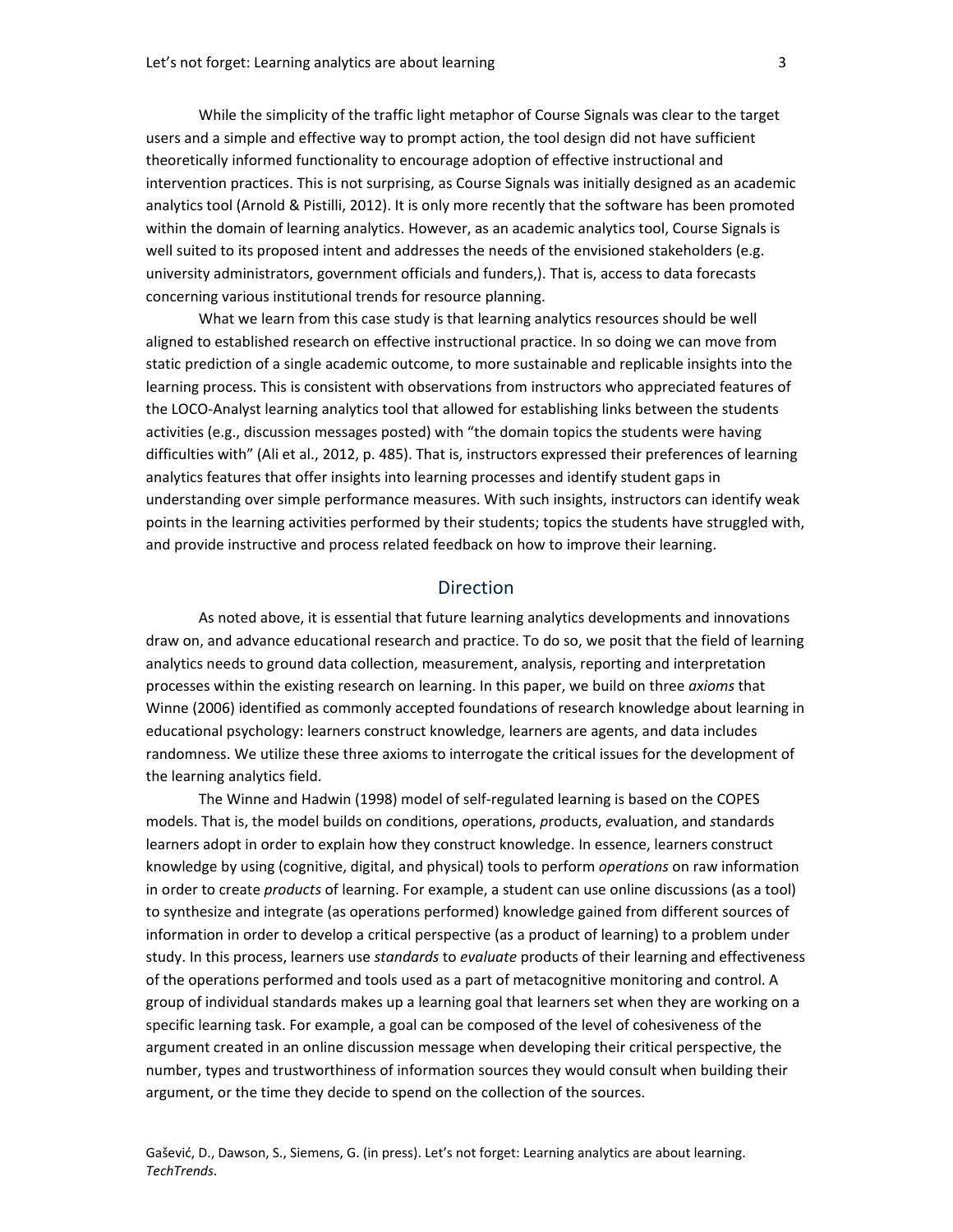The notion that learners are agents implies they have "the capability to exercise choice in reference to preferences" (Winne, 2006, p. 8). The choices learners make are influenced by the (internal and external) *conditions,* which in turn can affect the standards learners use in their metacognitive monitoring and control. Examples of external conditions include course instructional designs such as, grading an online discussion and providing appropriate scaffolds to guide how students participate and use the learning tools. Examples of internal conditions are metacognitive awareness and skills (e.g., whether learners are aware that discussions can be an effective mean to develop critical thinking, and if so, how skilled they are at doing so), the level of motivation to participate in online discussions, or prior knowledge about the topic discussed online.

#### **Effects of Instruction Conditions**

To date, learning analytics has been focused on the investigation of the effects of operations performed by using proxy measures of learning derived from trace data – i.e., counts of logs in activity or access to discrete resources and time spent online. However, far less attention has been dedicated to the other elements of COPES, such as how and to what extent the conditions affect the operations performed, the products, and the standards used for metacognitive monitoring. A lack of consideration of these elements raises significant concerns as to the validity of learning analytics results and interpretation. For example, Gašević, Dawson, Rogers and Gasevic (2014) demonstrate that the association of trace data about students' activity in an LMS with academic performance is moderated by instructional conditions. The Gašević et al. (2014) analysis of the results of a regression model created by combining data from nine undergraduate courses in an Australian university showed that only three variables – number of logins and number of operations performed on discussion forums and resources were significant predictors of academic performance. The authors noted that these three variables explained approximately 21% of the variability in academic performance. However, in a practical sense, these predictors cannot be reasonably translated into actionable recommendations to facilitate student learning. Furthermore, there is a limited degree of feedback that can be provided to instructors without a detailed understanding of the pedagogical intent associated with their tool selection and associated learning activities. Thus, critical insights of such learning analytics could hardly be used to inform the course learning designs as previously suggested by Lockyer, Heathcote, & Dawson (2013). When regression analysis models were created for each course separately, the variables indicative of the LMS tools relevant for the learning design intention of each course emerged. For example, in the communication course with an emphasis on writing, the use of Turnitin for plagiarism detection and assignment descriptions were significant predictors of the students' grades. This course‐specific regression model explained more than 70% of the variability of the final grades of the communication students. In contrast, in the graphics course, no significant predictor was identified within the available trace data for predicting students' grades. This finding reflects the course design and technology choices of the instructor. In this case, the course did not utilize the institutional LMS. Instead the course learning activities were performed in public social media software. As such, any counts of log-ins, tools and resources within the LMS course site, were effectively redundant for this particular course.

The reasons for the diversity observed in the findings of the Gašević et al. (2014) study may be attributed to the differing instructional models and technology choices across the courses. For instance, educational research has shown that instructors have a significant influence on a learner's choice of tools within an LMS (McGill & Klobas, 2009) and the learning approach they follow (Trigwell, Prosser, & Waterhouse, 1999). The difference in instructional conditions is likely to shed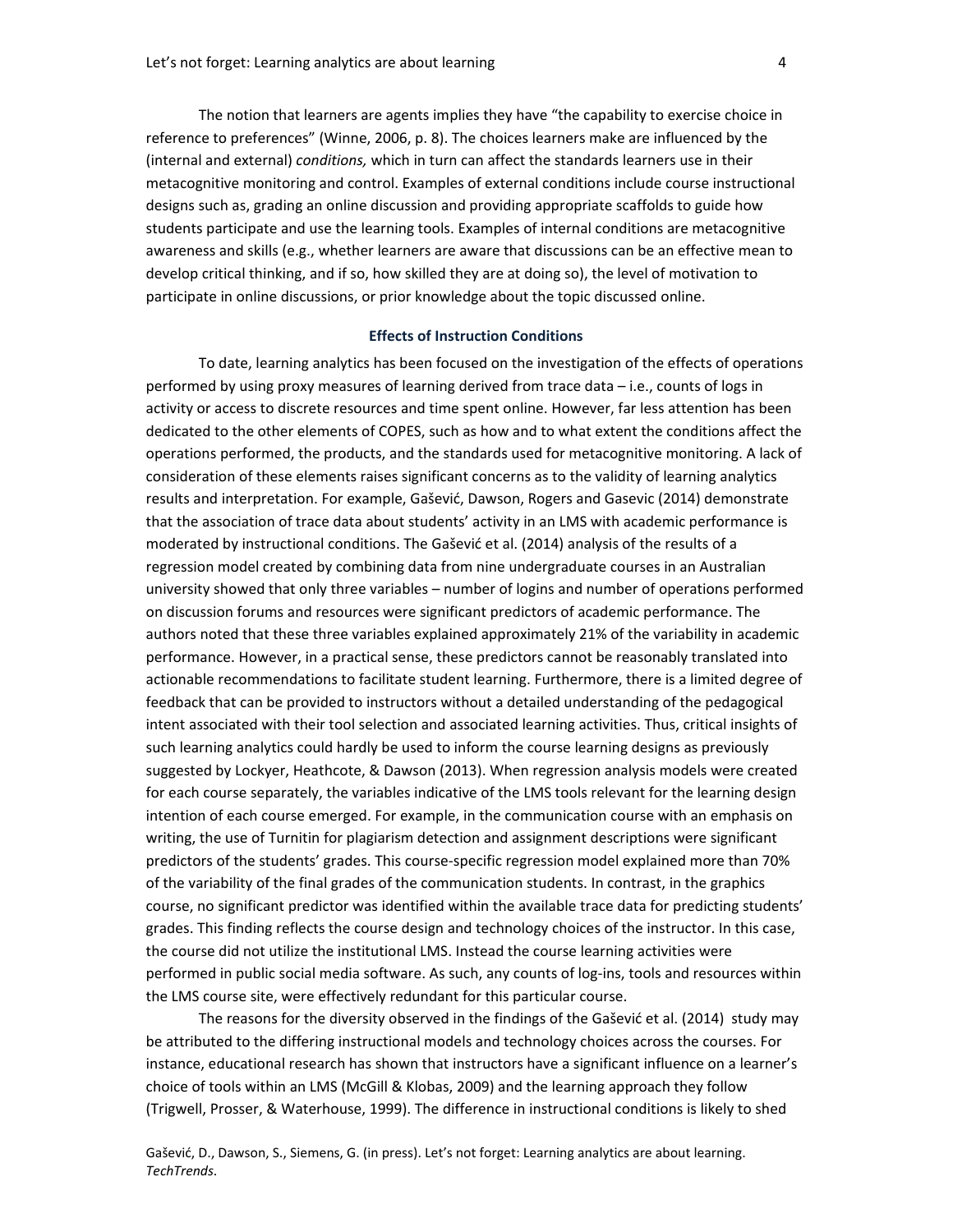light on the inconsistent results of the trace data‐based predictors of academic success that are often reported in the literature (Jayaprakash et al., 2014; Macfadyen & Dawson, 2012). This supports the earlier proposition stressing the importance of framing future analytics studies within the existing education research.

### **Effects of Internal Conditions**

Learners are active agents in their learning process. This simple statement has many significant implications. Learner agency implies that even when learners receive the same instructional conditions, they may choose to adopt alternate study methods. As such, we need to give greater emphasis to the importance of internal conditions for facilitating student learning. Existing studies about student choice and use of learning tools have revealed significant differences in both the quantity of tool use and how specific tools are adopted to complete a learning task. Building from the work of Winne (2006), Lust, Elen, & Clarebout (2013) posit that the use of learning tools can be considered a self‐regulated learning process whereby the choices a student makes about the tool are based on (internal) conditions and individual learning goals. In their study with undergraduate students of education in a blended course, Lust et al. (2013) identified four disparate groups of students based on their use of learning tools. The groups were classified as: i) *no‐users,* low level adoption of any tool in the LMS suggested to them in the course design (e.g., quizzes, web lectures, and discussion forums); ii) *intensive active learners* – used all tools suggested by the course design and used those tools actively; iii) *selective users* – only used a selected number of tools offered to them; iv) *intensive superficial users* – used all the tools and spent more time than other groups, predominantly on cognitively passive activities such as reading discussion posts in lieu of contributing to the forum. A future multivariate analysis performed by Lust et al. (2013) revealed that the differences between user groups – where groups were formed as a consequence of exercising their learner agency – was as high as the effects of instructional conditions (e.g., grade vs. non‐graded tool use) on the tool use reported in other studies (Gašević, Mirriahi, & Dawson, 2014).

#### **Effects of Learning Products and Strategy**

Learning products and standards used for learning are essential factors that need to be captured to describe learning processes comprehensively. Although the frequency of activity and time on task are sound indicators of the extent to which learners use a tool, the high volume of these measures cannot be directly interpreted as a high quality of learning. What is of importance is the specific learning strategies that are adopted by individual students. Learning strategy can be reflective of the metacognitive monitoring and control operations, as these main metacognitive operations are based on learning standards. For example, in a study of the effects of teaching on acceptance of a video annotation software tool for self‐reflection, Gašević, Mirriahi, Dawson, and Joksimovic (2014) identified that students, in performing arts, had a high level of annotations created in a course where the annotation tool used for self‐reflection on video recordings of an individual's performance, was optional (i.e., not graded). The high level of the annotations created was as high as it was in a prior course where the tool was mandatory and contributed to their final course grades.

Simply counting the number of operations performed within the video annotation study (Gašević, Mirriahi, Dawson, et al., 2014) did not provide an effective measure for the quality of learning products (i.e., text of annotations) nor the adopted learning strategy. However, where counts fail the Coh‐Metrix measures succeed (McNamara, Graesser, McCarthy, & Cai, 2014). The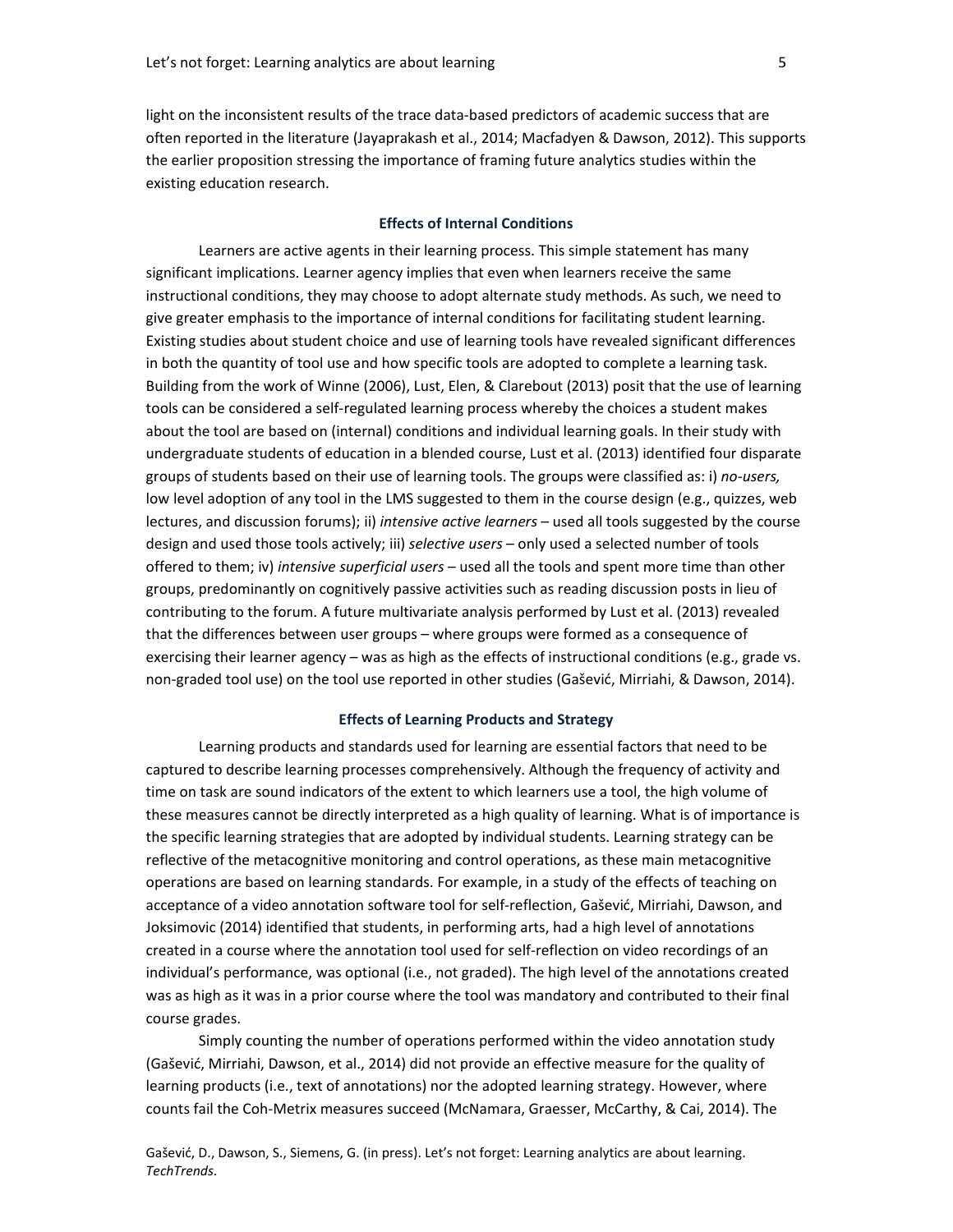Coh‐Metrix analysis showed a significant decline in the cohesiveness and comprehensiveness of the text of self‐reflections (i.e., learning products) in the learners' video annotations. Moreover, after representing learning strategies as transition graphs $<sup>1</sup>$  of the activities learners performed and</sup> calculating the density of those graphs as a measure of metacognitive monitoring as suggested by Hadwin, Nesbit, Jamieson‐Noel, Code, & Winne (2007), a considerable decline in metacognitive monitoring was also observed. This is in part due to the private nature of the annotation when undertaken it the absence of a graded component. For instance, notes taken without any intention for sharing with others typically do not have the same readability as notes prepared for sharing with peers or instructors. However, the decrease is a sign for concern as metacognitive monitoring is the "key SRL process" (Greene & Azevedo, 2009, p. 18) to promote understanding. This finding has much significance for learning analytics research. In essence, continued focus on event activities ignores any examination of the quality of learning products and strategy adopted.

## Summary and Future Consideration

The discussion offered in the paper reflects the impetus for building the field of learning analytics upon and contributing to the existing research on learning and education. Clearly, the counting of certain types of activities that learners performed with online learning tools can be correlated with academic performance. However, the true test for learning analytics is demonstrating a longer term impact on student learning and teaching practice. In this context, the field of learning analytics can benefit from past lessons in information seeking. As a developing field in information seeking, Wilson (1999, p. 250) noted that "many things were counted, from the number of visits to libraries, to the number of personal subscriptions to journals and the number of items cited in papers. Very little of this counting revealed insights of value for the development of theory or, indeed, of practice." Significant progress in research and practice only really commenced when information seeking was framed within "robust theoretical models of human behaviour" (Wilson, 1999, p. 250). The field of learning analytics must adopt a similar approach.

While it is often perceived that education is rife with data, very little is related to capturing the conditions for learning (internal and external). For example, external conditions, such as instructional design, social context, previous learning history with the use of a particular tool, and revisions in the course content can radically change the results, interpretation of findings, and the actionable value of learning analytics. Similarly, the measurement of internal conditions such as achievement goal orientation, cognitive load, or epistemic beliefs are yet to be fully understood in relation with their collection and measurement with/from trace data. The work of Zhou and Winne (2012) could provide future research direction on how to integrate the collection of variables about internal conditions with the collection of trace data. The authors suggested that the use of a highlighting tool for reading text in an online learning tool could be framed within the achievement goal orientation framework. Essentially, each highlight (i.e., goal‐orientation) can be associated with a different tag, that is easy to understand and use by learners; such as, "interesting" for mastery approach goal orientation; and "important to get a good grade" for performance approach goal‐

 $1$  Transition graphs are constructed from a contingency matrix in which rows and columns were all events logged by the video annotation tool. The rows denoted the start and the columns the end nodes of the transition edges. To create a transition edge from event A to event B, number one was written in the matrix cell intersecting row A and column B. The number in that cell was incremented by one for any future appearance of the edge from event A to event B.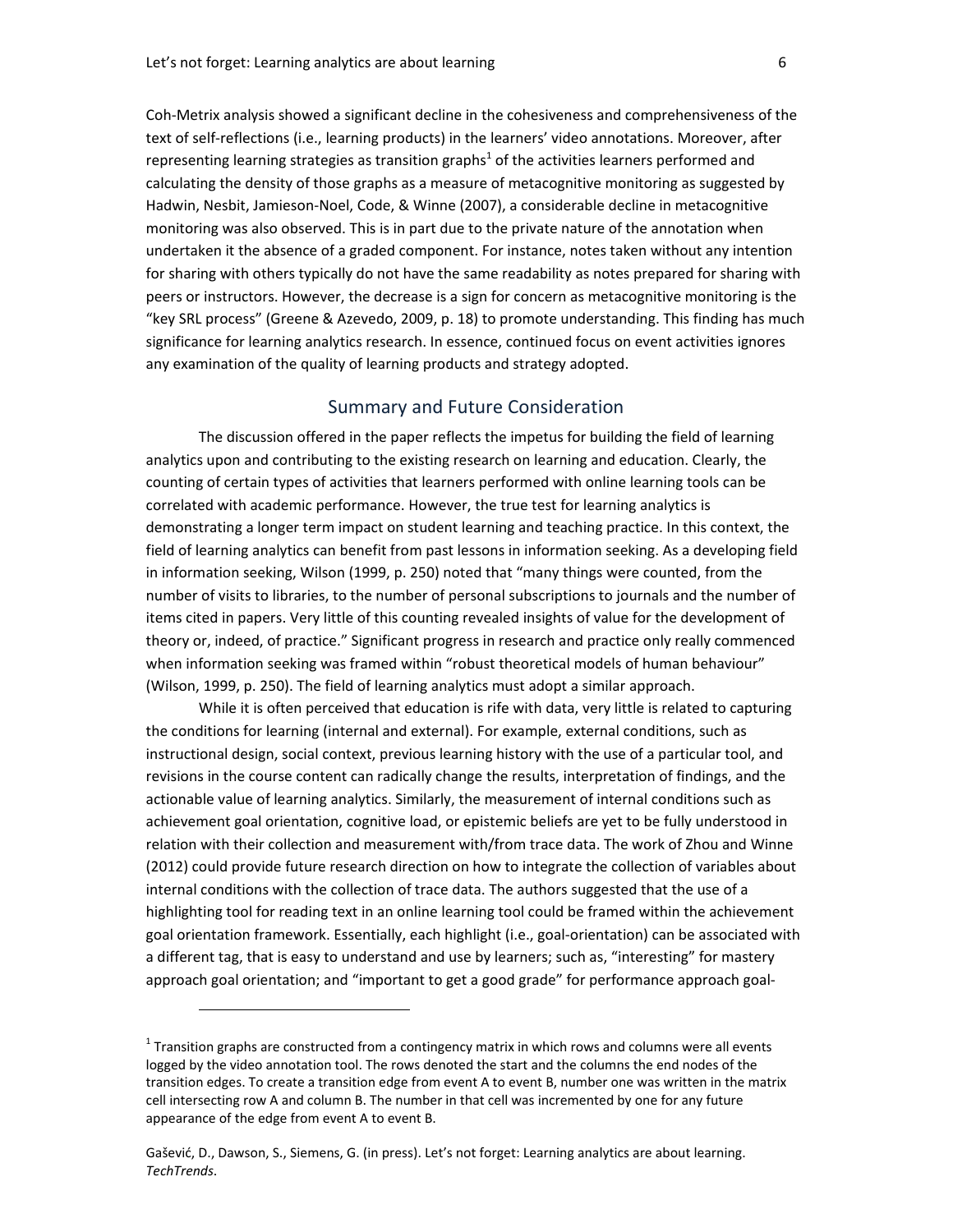orientation. Similar instrumentation and measurement approaches could be incorporated into the existing learning tools, so that more theoretically founded trace data about internal conditions, temporally proximal to the points in them when learning activities are performed, are collected. Not only can this type of instrumentation increase the theoretically foundation of the measurement in learning analytics, but this type of measurement provides valuable contributions to educational research to overcome the well‐known limitations of self‐reported measures (Zhou & Winne, 2012).

The analysis of learning products and strategy has received limited attention in the existing research of learning analytics, despite its demonstrated importance for educational research (Hadwin et al., 2007; McNamara et al., 2014). Although learning products can have different forms and thus, require different measurement approaches, presently, the primary emphasis in the learning analytics field has been in memory recall through the use of either scores in completing online quizzes or crude proxies such as course grades, which do not accurately measure learning products but simply academic performance at a given point in time. However, many other important learning products are available in trace data already collected by learning tools. The best example is unstructured text  $-e.g.,$  created in online discussions, tags, or blogs. In order to analyze these textual products of learning, there is a need to scale up qualitative research methods. The use of text mining and natural language processing methods to conduct based content and discourse analysis is a critically important research direction (McNamara et al., 2014). Learning strategy, as discussed in this paper, can be indicative of dynamic processes activated while learning. For analysis of learning strategy and associated processes, modeling and analysis of latent variables – often not possible to detect with simple counts of certain learning operations – is required. For such dynamic processes to be understood, the process nature of learning needs to be accounted for and learning modelled as a process by building on the existing knowledge from the areas such as graph theory and process mining (Reimann, Markauskaite, & Bannert, 2014).

Although much work has been done on visualizing learning analytics results – typically in the form of dashboards (Verbert, Duval, Klerkx, Govaerts, & Santos, 2013) – their design and use is far less understood. The design of dashboards can lead to the implementation of weak and perhaps detrimental instructional practices as a result of promoting ineffective feedback types and methods (Tanes et al., 2011). For example, a common approach is to offer visualizations with the comparison of the students with the class average. Corrin and de Barba (2014) investigated the effects of such comparisons promoted by dashboards and observed that students who had strong academic standing interpreted (i.e., misinterpreted) the comparisons as if they did well in a class after seeing they were above the class average, even though they actually under‐performed compared to both their previous academic performance and goals set before enrolling into the class. Likewise, the negative effect of such comparison dashboards on the students with low levels of self‐efficacy is a hypothesis commonly heard in the discussions within the learning analytics community. In order to design effective learning analytics visualizations and dashboards, it is essential to consider instructional, learning and sensemaking benefits for learning. Building on the existing educational research in which the foundations in distributed cognition and self-regulated learning seem to be very promising venues for the future research (Liu, Nersessian, & Stasko, 2008; Zhou & Winne, 2012).

Finally, special attention to the development of learning analytics culture and policies around them needs to be paid. Although it may seem promising to automate many measurements and predictions about learning and teaching, the solely focus on outcomes, as the primary target of learning analytics, without consideration of learning and teaching processes can have detrimental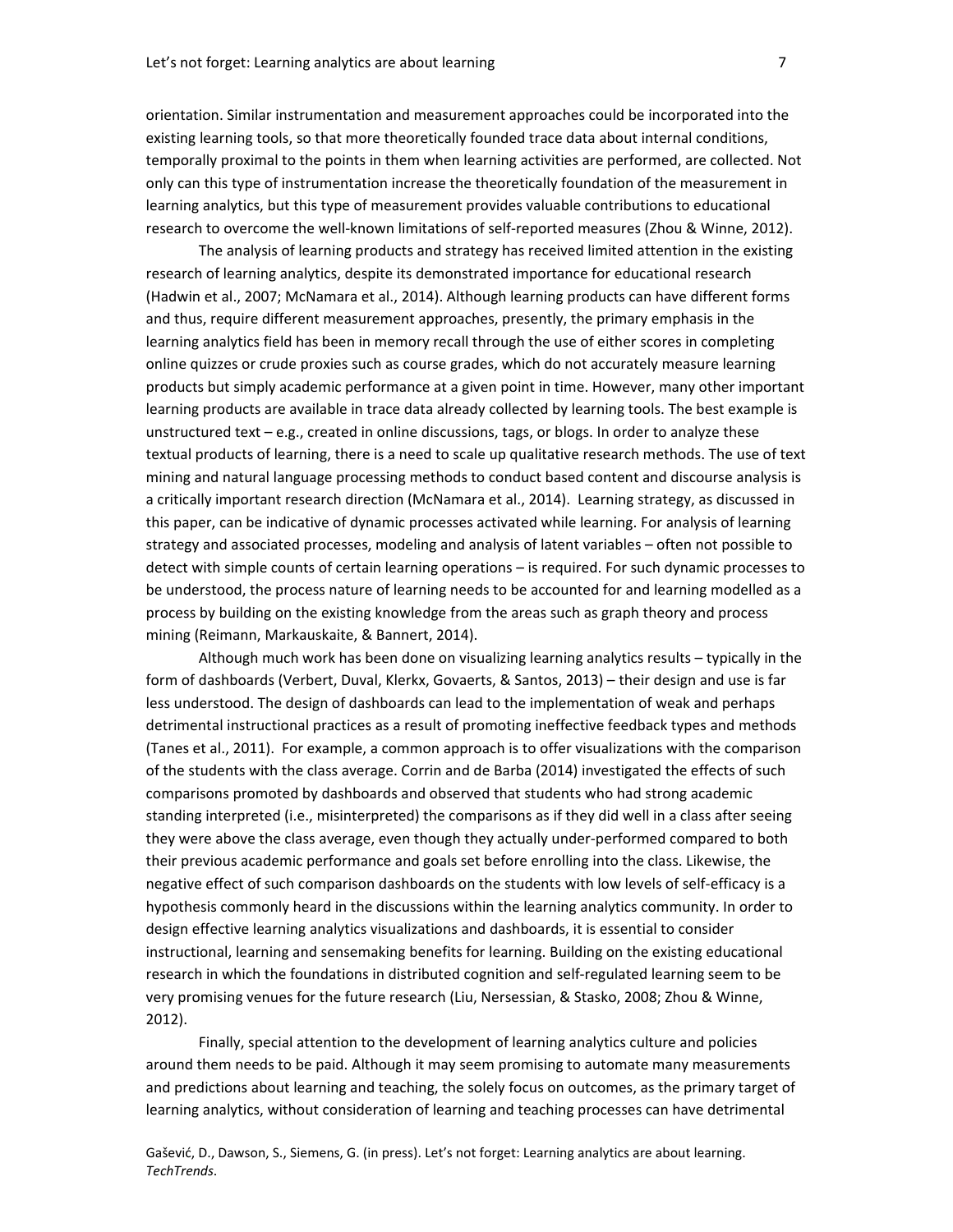consequences. In such cases, as suggested by Goodhart's law (Elton, 2004), certain measures – proxies of learning and constructs associated with learning – can cease to be good measures. As a comparable analogy to teaching to the test rather than teaching to improve understanding, learning analytics that do not promote effective learning and teaching are susceptible to the use of trivial measures such as increased number of log-ins into an LMS, as a way to evaluate learning progression. In order to avoid such undesirable practices, the involvement of the relevant stakeholders – e.g., learners, instructors, instructional designers, information technology support, and institutional administrators – is necessary in all stages of the development, implementation, and evaluation of learning analytics and the culture that the extensive use of data in education carries.

## References

- Ali, L., Hatala, M., Gašević, D., & Jovanović, J. (2012). A qualitative evaluation of evolution of a learning analytics tool. *Computers & Education*, *58*(1), 470–489. doi:10.1016/j.compedu.2011.08.030
- Arnold, K. E., & Pistilli, M. D. (2012). Course signals at Purdue: using learning analytics to increase student success. In *Proceedings of the 2nd International Conference on Learning Analytics and Knowledge* (pp. 267–270). New York, NY, USA: ACM. doi:10.1145/2330601.2330666
- Bayne, S., & Ross, J. (2014). *The pedagogy of the Massive Open Online Course: the UK view*. The Higher Education Academy. Retrieved from

https://www.heacademy.ac.uk/resources/detail/elt/the\_pedagogy\_of\_the\_MOOC\_UK\_view

- Corrin, L., & de Barba, P. (2014). Exploring students' interpretation of feedback delivered through learning analytics dashboards. In *Proceedings of the ascilite 2014 conference*. Dunedin, NZ.
- Dawson, S., Gašević, D., Siemens, G., & Joksimovic, S. (2014). Current State and Future Trends: A Citation Network Analysis of the Learning Analytics Field. In *Proceedings of the Fourth International Conference on Learning Analytics And Knowledge* (pp. 231–240). New York, NY, USA: ACM. doi:10.1145/2567574.2567585
- Elton, L. (2004). Goodhart's Law and Performance Indicators in Higher Education. *Evaluation & Research in Education*, *18*(1‐2), 120–128. doi:10.1080/09500790408668312
- Gašević, D., Dawson, S., Rogers, T., & Gasevic, D. (2014). Learning analytics should not promote one size fits all: The effects of instructional conditions in predicating learning success. *Submitted to The Internet and Higher Education*.
- Gašević, D., Mirriahi, N., & Dawson, S. (2014). Analytics of the Effects of Video Use and Instruction to Support Reflective Learning. In *Proceedings of the Fourth International Conference on Learning Analytics And Knowledge* (pp. 123–132). New York, NY, USA: ACM. doi:10.1145/2567574.2567590
- Gašević, D., Mirriahi, N., Dawson, S., & Joksimovic, S. (2014). What is the role of teaching in adoption of a learning tool? A natural experiment of video annotation tool use. *Submitted for Publication to Computers & Education*.
- Greene, J. A., & Azevedo, R. (2009). A macro‐level analysis of SRL processes and their relations to the acquisition of a sophisticated mental model of a complex system. *Contemporary Educational Psychology*, *34*(1), 18–29. doi:10.1016/j.cedpsych.2008.05.006
- Hadwin, A. F., Nesbit, J. C., Jamieson‐Noel, D., Code, J., & Winne, P. H. (2007). Examining trace data to explore self‐regulated learning. *Metacognition and Learning*, *2*(2‐3), 107–124. doi:10.1007/s11409‐007‐9016‐7

Gašević, D., Dawson, S., Siemens, G. (in press). Let's not forget: Learning analytics are about learning. *TechTrends*.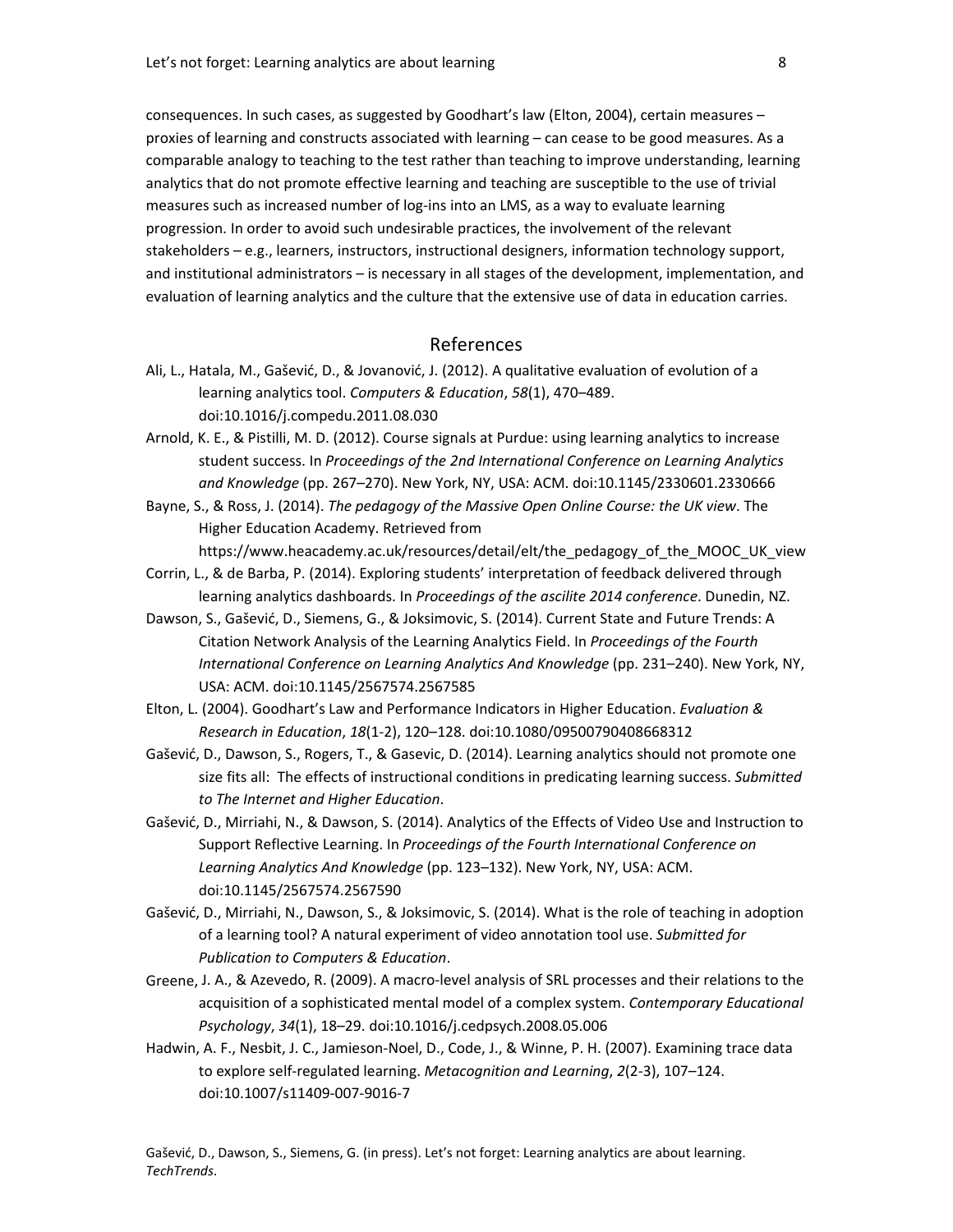- Hattie, J., & Timperley, H. (2007). The Power of Feedback. *Review of Educational Research*, *77*(1), 81–112. doi:10.3102/003465430298487
- Jayaprakash, S. M., Moody, E. W., Lauría, E. J. M., Regan, J. R., & Baron, J. D. (2014). Early Alert of Academically At‐Risk Students: An Open Source Analytics Initiative. *Journal of Learning Analytics*, *1*(1), 6–47.
- Kovanović, V., Joksimović, S., Gašević, D., Siemens, G., & Hatala, M. (2014). What public media reveals about MOOCs? *Submitted for Publication to British Journal of Educational Technology*.
- Liu, Z., Nersessian, N. J., & Stasko, J. T. (2008). Distributed cognition as a theoretical framework for information visualization. *IEEE Transactions on Visualization and Computer Graphics*, *14*(6), 1173–1180.
- Lockyer, L., Heathcote, E., & Dawson, S. (2013). Informing Pedagogical Action Aligning Learning Analytics With Learning Design. *American Behavioral Scientist*, *57*(10), 1439–1459. doi:10.1177/0002764213479367
- Lust, G., Elen, J., & Clarebout, G. (2013). Students' tool‐use within a web enhanced course: Explanatory mechanisms of students' tool‐use pattern. *Computers in Human Behavior*, *29*(5), 2013–2021. doi:10.1016/j.chb.2013.03.014
- Macfadyen, L. P., & Dawson, S. (2012). Numbers Are Not Enough. Why e‐Learning Analytics Failed to Inform an Institutional Strategic Plan. *Educational Technology & Society*, *15*(3).
- McGill, T. J., & Klobas, J. E. (2009). A task–technology fit view of learning management system impact. *Computers & Education*, *52*(2), 496–508. doi:10.1016/j.compedu.2008.10.002
- McNamara, D. S., Graesser, A. C., McCarthy, P. M., & Cai, Z. (2014). *Automated Evaluation of Text and Discourse with Coh‐Metrix*. Cambridge, UK: Cambridge University Press.
- OECD. (2013). *Education at a Glance 2013: OECD Indicators*. Retrieved from http://dx.doi.org/10.1787/eag‐2013‐en
- Reimann, P., Markauskaite, L., & Bannert, M. (2014). e‐Research and learning theory: What do sequence and process mining methods contribute? *British Journal of Educational Technology*, *45*(3), 528–540. doi:10.1111/bjet.12146
- Siemens, G., & Gašević, D. (2012). Special Issue on Learning and Knowledge Analytics. *Educational Technology & Society*, *15*(3), 1–163.
- Tanes, Z., Arnold, K. E., King, A. S., & Remnet, M. A. (2011). Using Signals for appropriate feedback: Perceptions and practices. *Computers & Education*, *57*(4), 2414–2422. doi:10.1016/j.compedu.2011.05.016
- Trigwell, K., Prosser, M., & Waterhouse, F. (1999). Relations between teachers' approaches to teaching and students' approaches to learning. *Higher Education*, *37*(1), 57–70. doi:10.1023/A:1003548313194
- Verbert, K., Duval, E., Klerkx, J., Govaerts, S., & Santos, J. L. (2013). Learning Analytics Dashboard Applications. *American Behavioral Scientist*, *57*(10), 1500–1509. doi:10.1177/0002764213479363
- Wilson, T. D. (1999). Models in information behaviour research. *Journal of Documentation*, *55*(3), 249–270. doi:10.1108/EUM0000000007145
- Winne, P. H. (2006). How Software Technologies Can Improve Research on Learning and Bolster School Reform. *Educational Psychologist*, *41*(1), 5–17. doi:10.1207/s15326985ep4101\_3